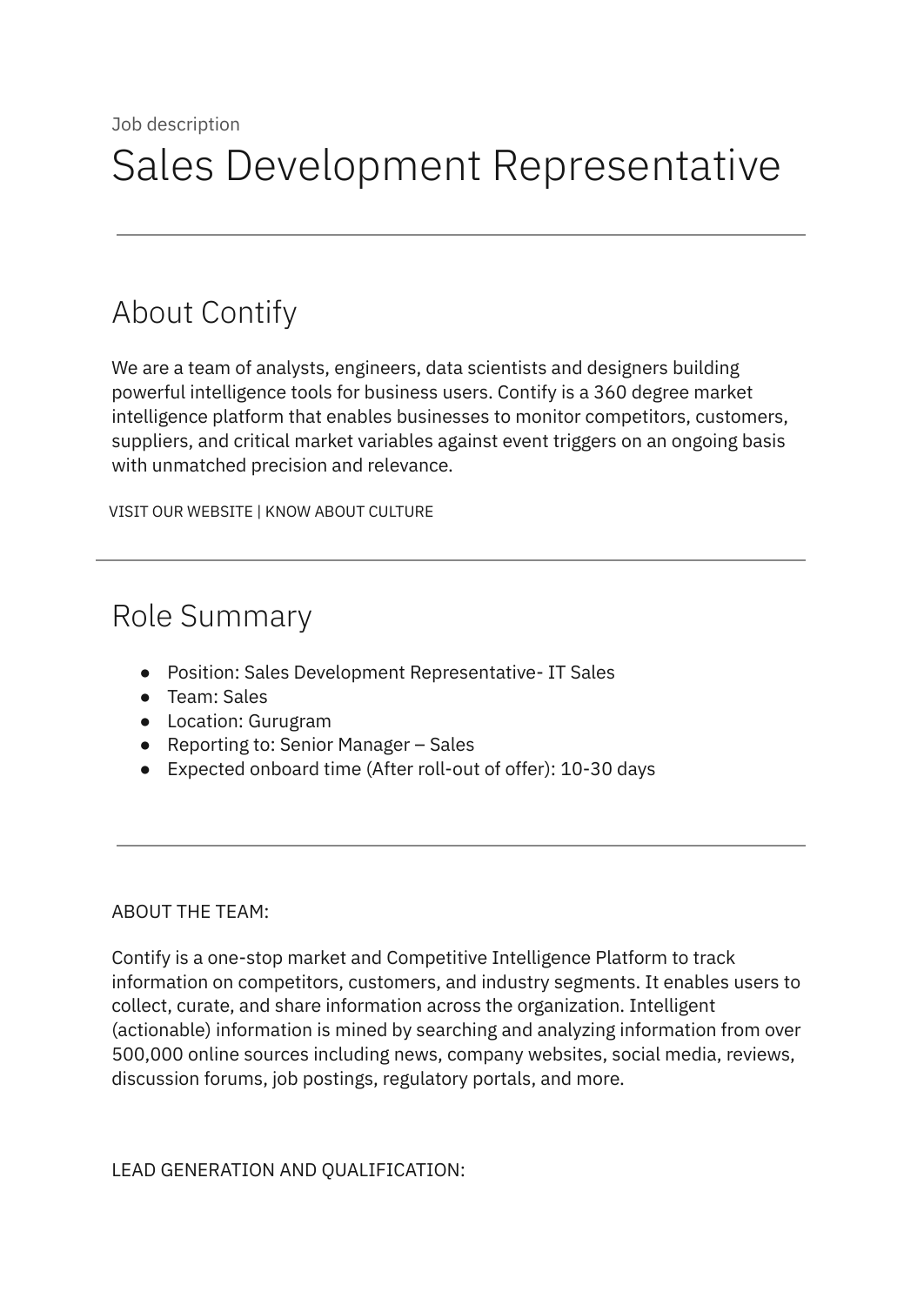- Generate high quality focused leads
- To qualify leads for sales opportunities from various lead sources

- Generating responses from leads and ensuring consistent follow-ups through emails/calls

- First contact Touchpoint through email/calls
- Following up with lost potentials / SQLs to derive new opportunities
- Coordinating with solutions team for regular alerts

## SALES COLLATERALS :

- Maintaining / adding repository of sample reports, case studies, solution overview decks as a sales collateral

- Evaluating competitors and tracking their solutions offerings to design battle cards

## SALES PROCESS REVIEW :

- Present quarterly / weekly sales review meeting
- Maintaining account/clients' trackers
- Maintaining CRMs and sharing analytics fortnightly / monthly

Collaboration with Marketing and Solutions team :

- Helping marketing team to generate more lead generating collaterals
- Sharing continual feedback with marketing team for lead personas

EDUCATION/PROFESSIONAL TRAINING :